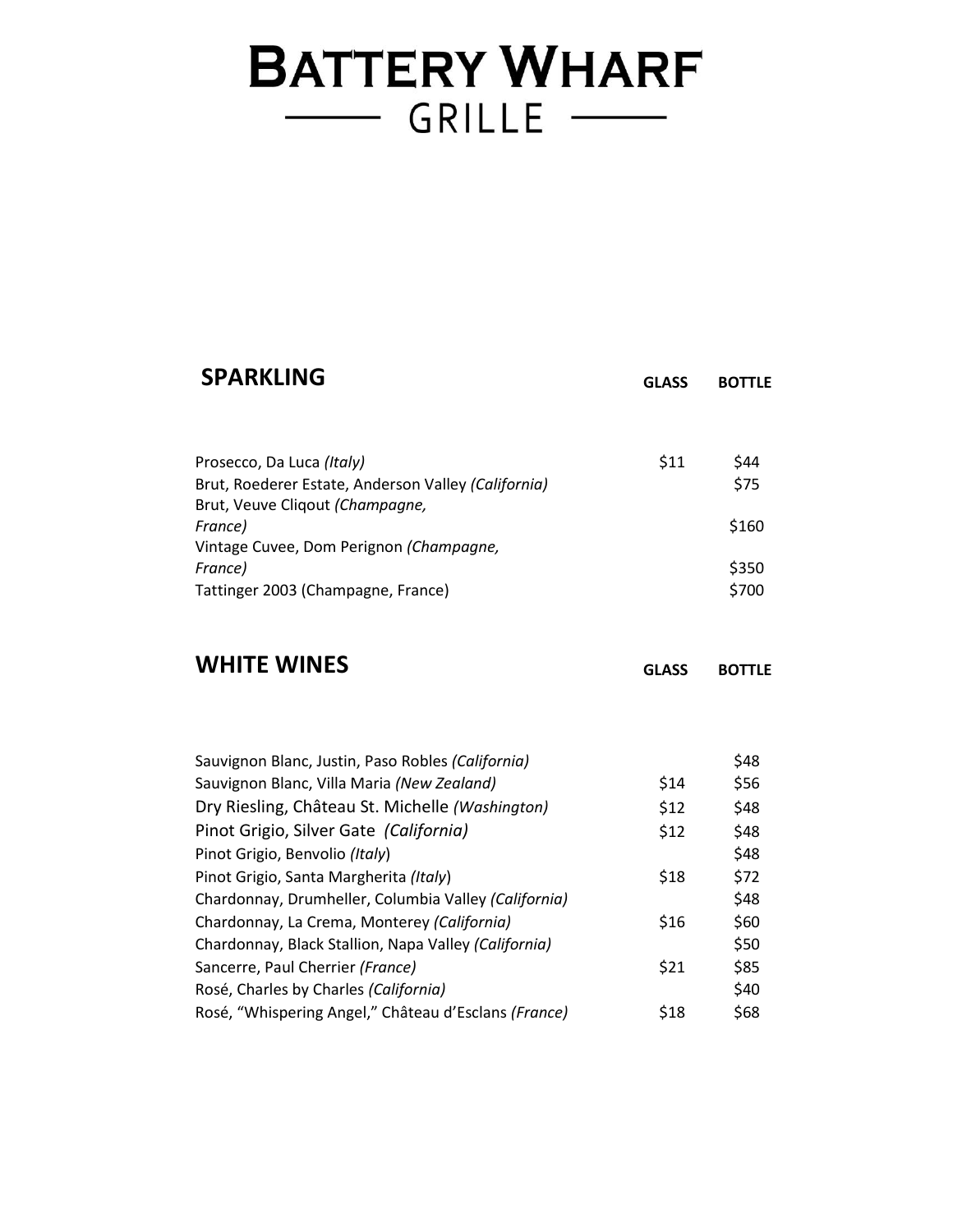#### **RED WINES GLASS BOTTLE**

| Pinot Noir, Cambria (California)                       | \$13 | \$56  |
|--------------------------------------------------------|------|-------|
| Pinot Noir, Chloe (California)                         | \$12 | \$30  |
| Red Blend, Morellino Di Scansano (Italy)               | \$14 | \$58  |
| Merlot, Provenance (California)                        | \$14 | \$58  |
| Zinfandel, Edmeades (California)                       | \$13 | \$50  |
| Borolo, No Name (Italy)                                |      | \$116 |
| Cabernet Sauvignon, Noble Vines 337, (California)      | \$13 | \$50  |
| Cabernet Sauvignon, Josh Reserve (California)          | \$15 | \$70  |
| Cabernet Sauvignon, Justin (California)                |      | \$68  |
| Cabernet Sauvignon, Jordan, 2015 (California)          |      | \$110 |
| Cabernet Sauvignon, "Artemis," Stags Leap (California) |      | \$125 |
| Cabernet Sauvignon, Chimney Rock (California)          |      | \$220 |
| Cabernet Sauvignon, Caymus, Napa Valley (California)   |      | \$180 |